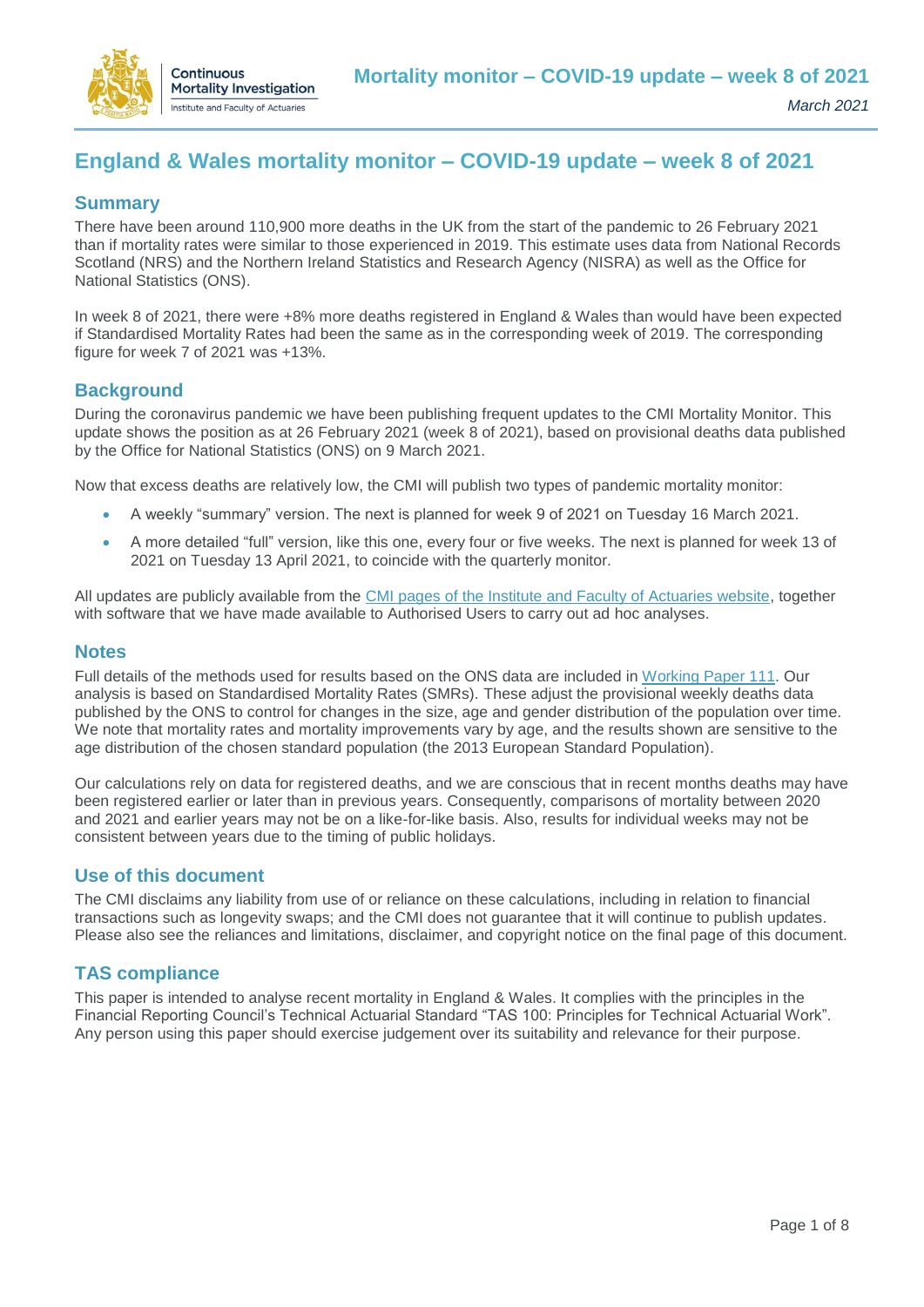

 $\overline{a}$ 

## **Results – Standardised mortality rates**

Chart 1 shows how SMRs in 2019, 2020 and 2021 compare to the range of SMRs in same week in the 2011- 2019 period. (Note that most years do not have a week 53 – there was no week 53 in 2019, and the 2011-2019 range for week 53 only relates to 2015.)

Standardised mortality in week 8 of 2021 was higher than in week 8 of 2019 and 2020, but within the range for week 8 of 2011-2020.





Chart 2 shows cumulative standardised mortality rates relative to the 2011-2020 average, as a proportion of a full year's mortality<sup>1</sup>. Cumulative mortality to week 8 of 2021 is 4.6% above the 2011-2020 average.



**Chart 2: Cumulative standardised mortality rate compared to the 2011-2020 average**

<sup>1</sup> Showing relative mortality rather than absolute mortality makes it easier to make comparisons between years. The choice of 2011-2020 as a comparator is somewhat arbitrary and should not be interpreted as our expectation of mortality in 2021.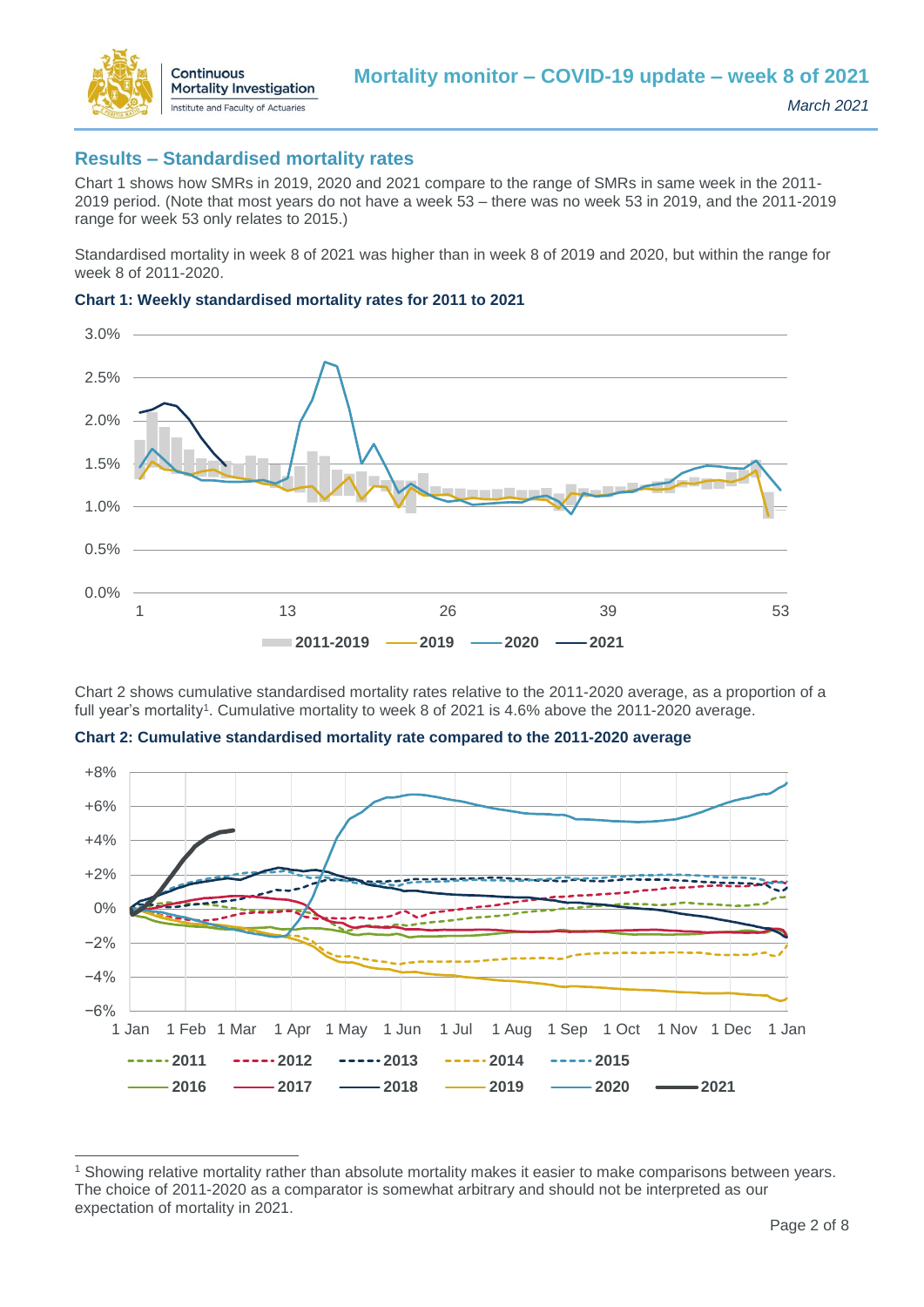

Chart 3 shows the cumulative annual standardised mortality improvement for 2021 and the previous ten years. Please note:

- The cumulative improvement for year N is the reduction in cumulative mortality from year N-1 to year N, as a proportion of full-year mortality for year N-1.
- Chart 3 shows cumulative improvements, so a higher value represents a higher improvement and lower mortality; whereas in Chart 2 a higher value represents higher mortality.
- As the cumulative mortality improvement for 2021 compares experience in 2021 to that in 2020, if mortality in 2021 returns to pre-pandemic levels then we would see a material mortality improvement in 2021.

The cumulative mortality improvement to week 8 of 2021 is –5.4%.



#### **Chart 3: Cumulative annual standardised mortality improvement**

## **Results – Excess and COVID-19 deaths**

The ONS data shows 2,914 deaths registered during week 8 of 2021 "where COVID-19 was mentioned on the death certificate". The overall impact of the coronavirus pandemic on total deaths may be different:

- There may have been some deaths that were wholly or partially due to COVID-19 but where COVID-19 was not mentioned on the death certificate.
- Some deaths where COVID-19 was mentioned on the death certificate may not be "excess" deaths, as the deceased might have died from another cause in the same period, in the absence of coronavirus.
- There may have been "forward mortality displacement": some deaths that occurred earlier in the pandemic would otherwise have occurred in this period.
- There may have been indirect impacts on deaths due to restrictions on movement and changes in behaviour during the pandemic. For example, access to healthcare, reductions in other infectious diseases, and changes in traffic, pollution and mental health.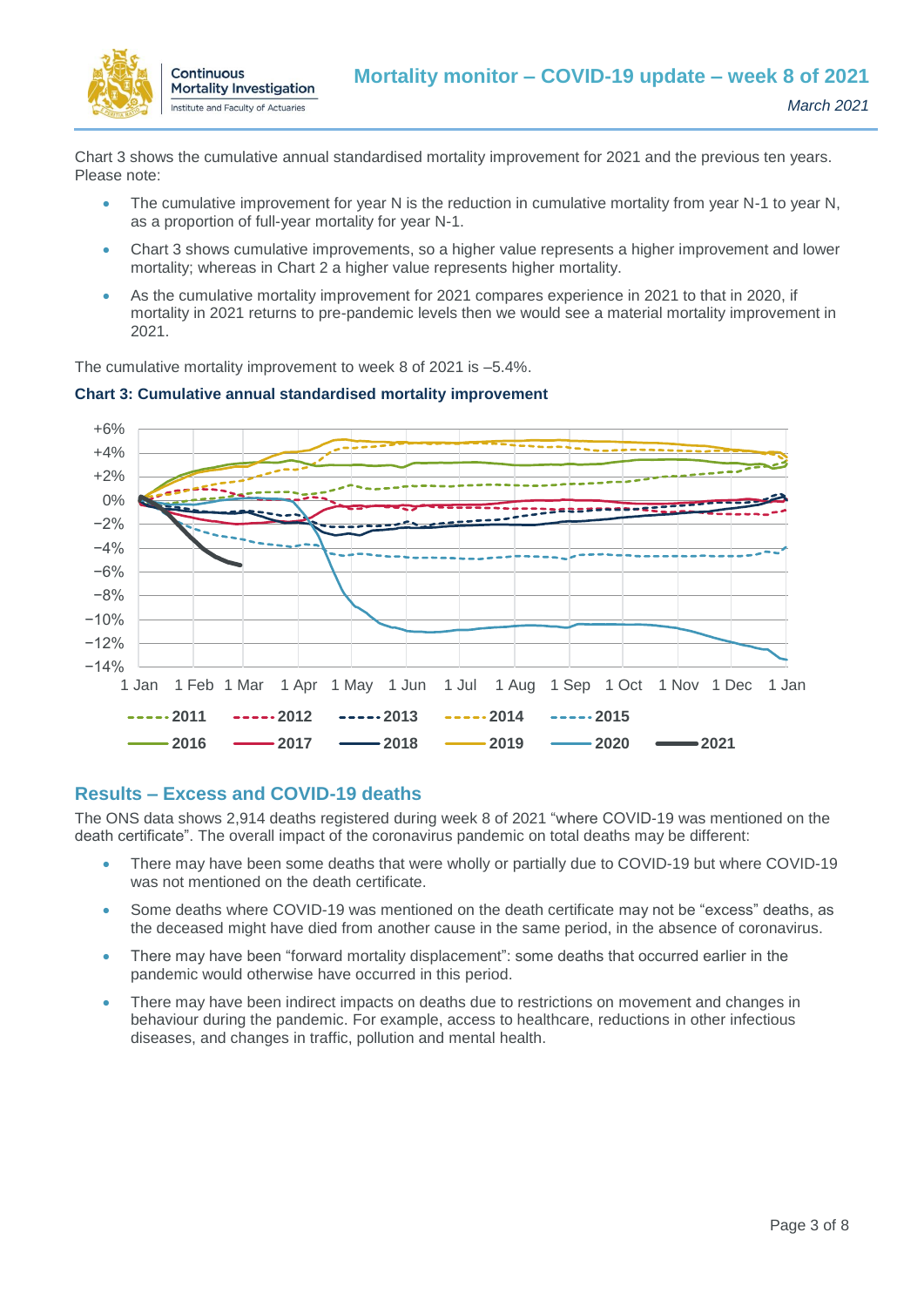

To consider the possible impact of the pandemic on total deaths, we have estimated the number of deaths that we would have seen in each week of the pandemic (in 2020 and 2021) if the SMRs for each gender and agegroup had been the same in that week as in the corresponding week of 2019, the last full "normal" year before the pandemic.

As mortality in the first 12 weeks of 2019 and 2020 was similar, as seen in Charts 2 and 3, this gives a broad indication of "expected" mortality in the absence of the coronavirus pandemic<sup>2</sup>. However, as there was no ISO week 53 in 2019, we have instead used week 1 of 2020 to calculate expected deaths for 53 week of 2020.

We can then subtract the expected deaths from actual deaths to estimate the "excess" deaths that, in the absence of other likely causes, may be attributable to the pandemic.

We have not made any adjustment for differences in the timing of public holidays. While such differences affect individual weeks, positive and negative impacts for different weeks should cancel out over time in cumulative results.

Table 1 shows results for week 8 of 2021, compared to week 7 of 2021:

- Actual deaths in week 8 of 2021 are 8% higher than expected: 9% higher than expected for males and 7% higher than expected for females.
- In the previous week, week 7 of 2021, deaths were 13% higher than expected: 15% higher than expected for males and 11% higher than expected for females

#### **Table 1: Comparison of COVID-19 deaths and "excess" deaths**

| <b>Description</b>                                                         | Week 8      |               |              | Week 7       |
|----------------------------------------------------------------------------|-------------|---------------|--------------|--------------|
|                                                                            | <b>Male</b> | <b>Female</b> | <b>Total</b> | <b>Total</b> |
| "Expected" registered deaths                                               | 5,880       | 5,785         | 11,665       | 12,214       |
| Actual registered deaths, from all causes                                  | 6.420       | 6.194         | 12,614       | 13,809       |
| "Excess" registered deaths (actual minus expected)                         | $+540$      | $+409$        | $+949$       | $+1,595$     |
| Registered deaths where COVID-19 was mentioned<br>on the death certificate | 1,541       | 1.373         | 2,914        | 4,079        |
| Excess as a proportion of expected                                         | $+9%$       | $+7%$         | $+8%$        | $+13%$       |

 $\overline{a}$ <sup>2</sup> Our calculation of excess deaths depends on the historical period that we use to estimate expected deaths. If we had used the average standardised mortality rates for 2015-19 rather than only 2019 to calculate expected deaths, without allowing for mortality improvements, then this would have decreased excess deaths by 666 (from 949 to 283) in week 8 of 2021, and reduced the cumulative excess to week 8 of 2021 (shown in Chart 5) from 101,825 to 80,423, a difference of 21%. We reiterate our preference for using SMRs for 2019 to estimate expected deaths in the absence of a pandemic, as 2019 and 2020 had similar mortality experience for weeks 1 to 12.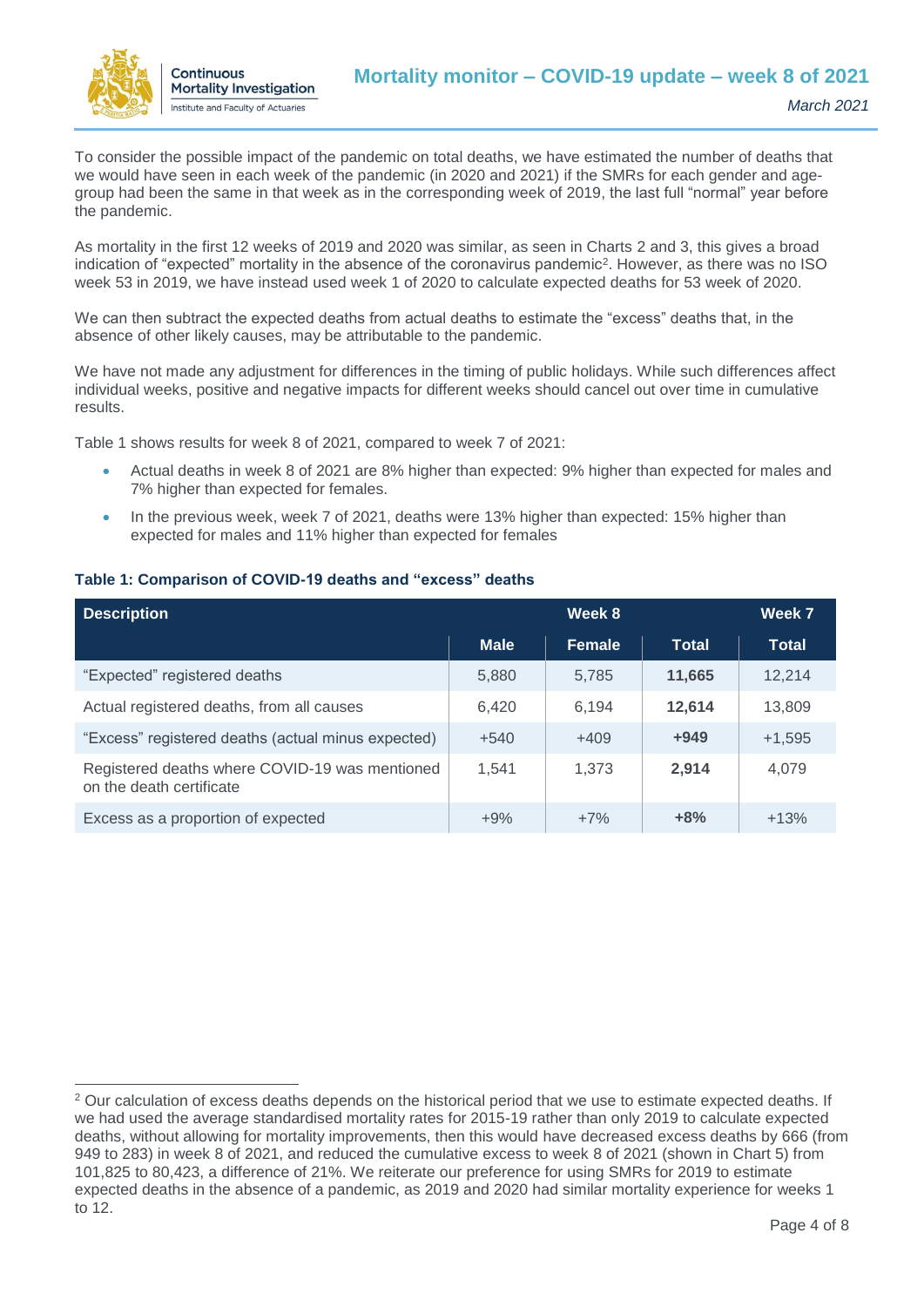

Chart 4 compares three measures of COVID-19 mortality during the pandemic: our calculation of "excess" registered deaths, ONS data for registered deaths where COVID-19 was mentioned on the death certificate, and Public Health England (PHE) data for deaths of people within 28 days of a positive test result for COVID-19.

The relationship between the three measures has varied considerably during the pandemic. Early in the pandemic, the number of excess deaths was much higher than for the other two measures, but this has not been the case since then. During the second wave of the pandemic, the PHE deaths for England & Wales increased from under 100 deaths in week 37 of 2020 to a peak of over 8,000 in week 3 of 2021, before falling to under 2,500 in week 8 of 2021. In recent weeks, the ONS and PHE measures have tended to show broadly similar results. However, excess deaths have, in general, been lower (apart from the impact of bank holidays), indicating that non-COVID deaths have been lower than would have been expected in the absence of the pandemic. We noted possible reasons for such differences on page 3.



#### **Chart 4: Comparison of weekly measures of COVID-19 deaths (see text for details)**

Chart 5 is similar to Chart 4, but shows cumulative numbers of deaths since week 10 of 2020. In the earlier part of the period shown, the cumulative number of excess deaths was higher than both the cumulative number of deaths where COVID-19 was mentioned on the death certificate, and the cumulative number of deaths within 28 days of a positive test. However, cumulative excess deaths are now lower than both of those measures – a consequence of weekly excess deaths being lower than the other measures in recent weeks.



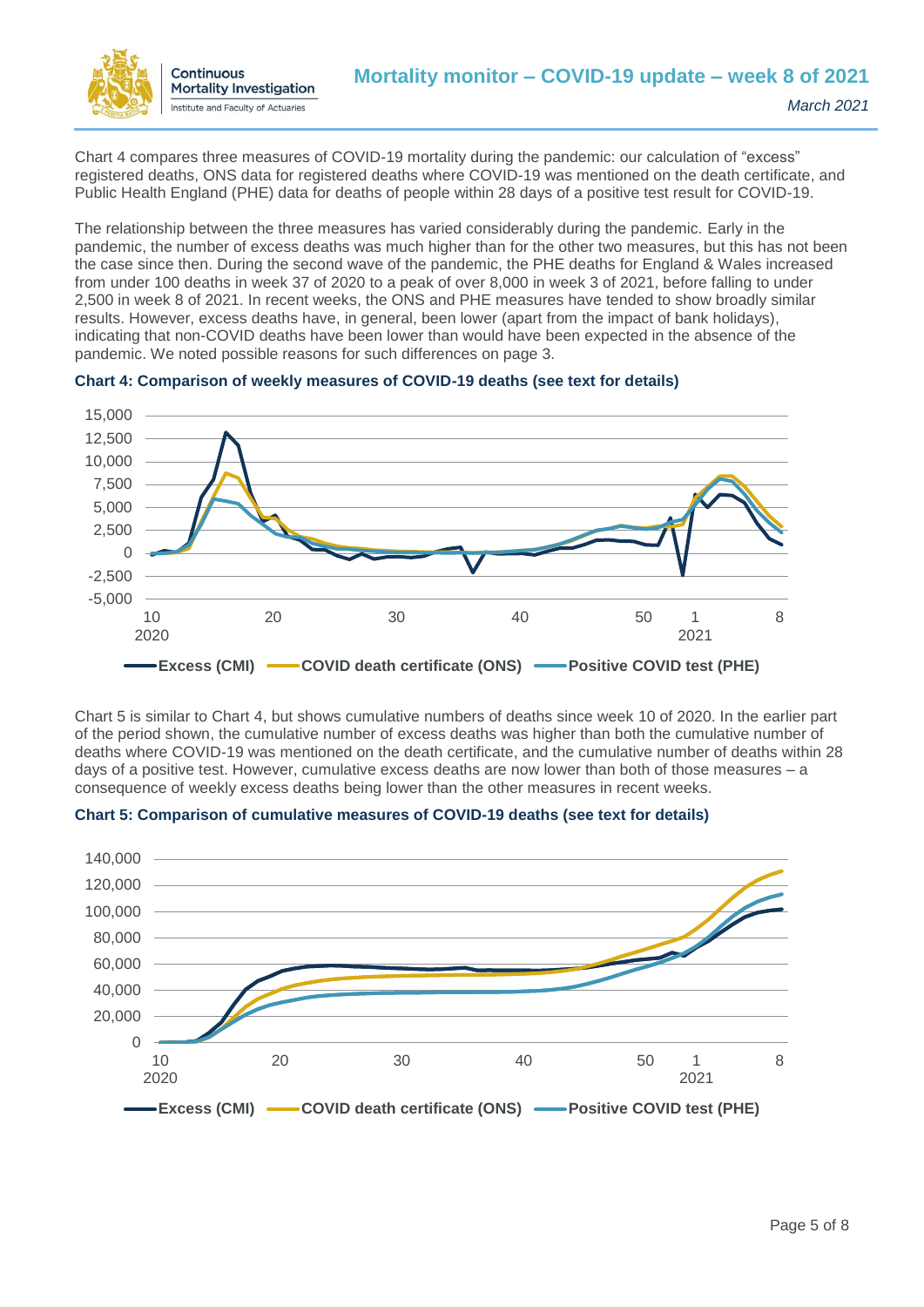

Charts 6 and 7 show excess deaths as a proportion of expected deaths by age band for each week during the pandemic. Charts 8 and 9 show the same information for 2021 in more detail. In recent weeks, excess deaths as a proportion of expected has fallen fastest for the oldest age group. This is consistent with the impact that we would expect to see from the coronavirus vaccination programme, as older age groups received their vaccine earlier. We do not show results for ages below 45 as the relatively low numbers of deaths at those ages means that estimates of expected deaths would be unreliable.







**Chart 7: Excess as a proportion of expected in each week – females (see text for details)**





**Chart 8: Detail of Chart 6 for 2021 – males Chart 9: Detail of Chart 7 for 2021 – females** 

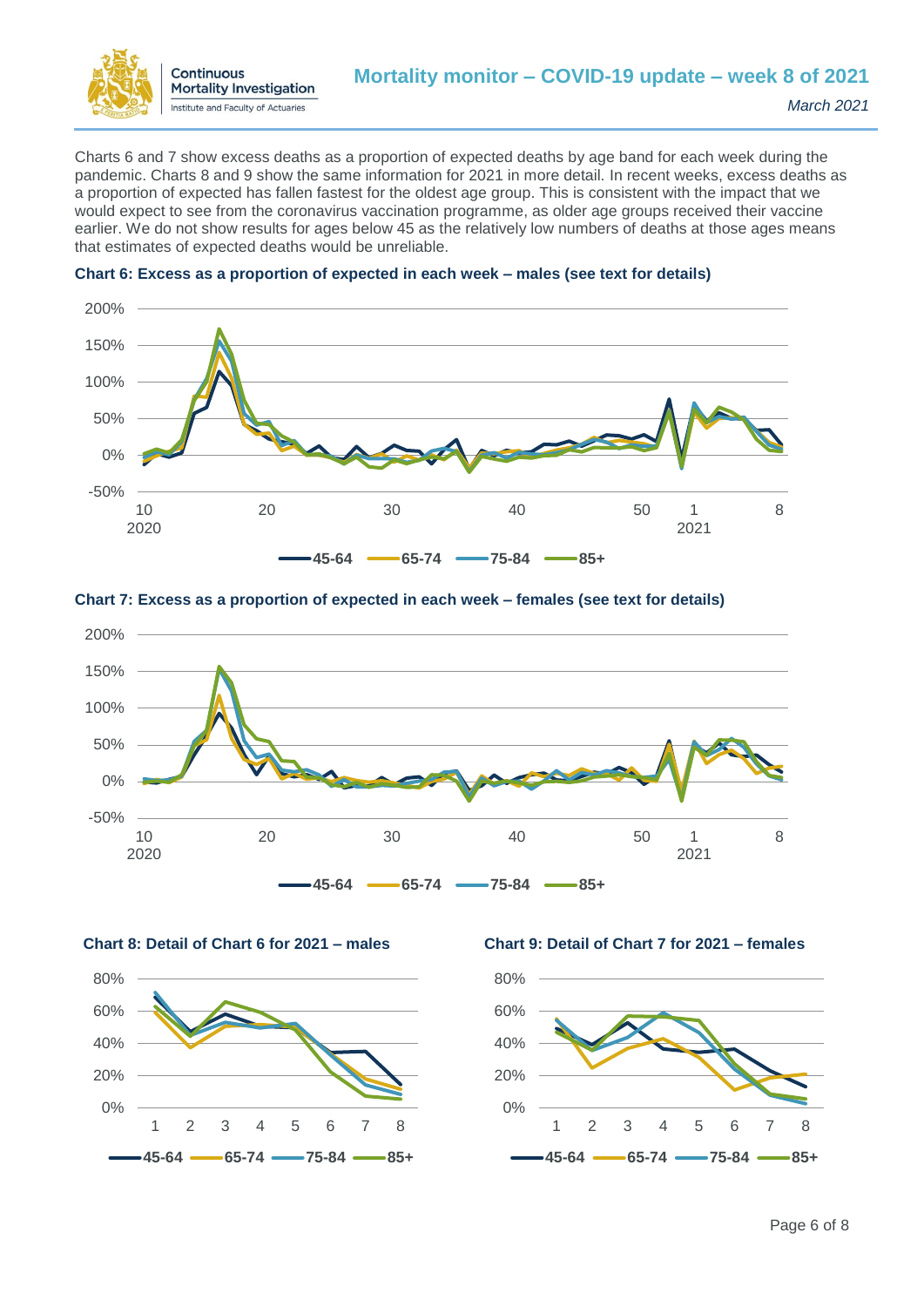

# **Results – Excess deaths for the United Kingdom**

The previous sections of this report are based on registered deaths data for England & Wales to 26 February 2021, published by the ONS. In this section we extend our analysis to the United Kingdom as a whole.

We estimate that the numbers of excess deaths from the start of the pandemic to 26 February 2021 are:

- 101,800 for England & Wales<sup>3</sup>; and
- 110,900 for the United Kingdom.

Of these, 46,600 excess deaths for England & Wales and 50,200 for the United Kingdom have occurred since the start of the second wave<sup>4</sup>.

As in earlier sections, excess deaths compare registered deaths to those that we would have seen if standardised mortality rates were the same as in the corresponding period in 2019. Our calculations use data for all-cause mortality from National Records Scotland (NRS) and the Northern Ireland Statistics and Research Agency (NISRA) in addition to the ONS data.

The figures above do not include deaths that occurred after 26 February 2021. We note that PHE publishes daily data published for deaths of people within 28 days of a positive test result for COVID-19. The PHE data shows 1,674 COVID-19 deaths reported for the UK in week 9 of 2021 (27 February 2021 to 5 March 2021), compared to 2,496 in week 8 of 2021.

### **Data sources**

 $\overline{a}$ 

The provisional weekly deaths are available from:

- ONS (England & Wales) [https://www.ons.gov.uk/peoplepopulationandcommunity/birthsdeathsandmarriages/deaths/datasets/wee](https://www.ons.gov.uk/peoplepopulationandcommunity/birthsdeathsandmarriages/deaths/datasets/weeklyprovisionalfiguresondeathsregisteredinenglandandwales) [klyprovisionalfiguresondeathsregisteredinenglandandwales](https://www.ons.gov.uk/peoplepopulationandcommunity/birthsdeathsandmarriages/deaths/datasets/weeklyprovisionalfiguresondeathsregisteredinenglandandwales)
- NRS (Scotland) <https://data.gov.scot/coronavirus-covid-19/data.html>
- NISRA (Northern Ireland) <https://www.nisra.gov.uk/publications/weekly-deaths>

The daily PHE data for deaths of people within 28 days of a positive test result for COVID-19 are available from <https://coronavirus.data.gov.uk/details/deaths>

<sup>&</sup>lt;sup>3</sup> The cumulative figures, since the start of the pandemic, are for deaths registered from week 10 onwards; i.e. from 29 February 2020.

<sup>4</sup> For this purpose, the second wave is for deaths registered from week 38 onwards, i.e. from 12 September 2020.